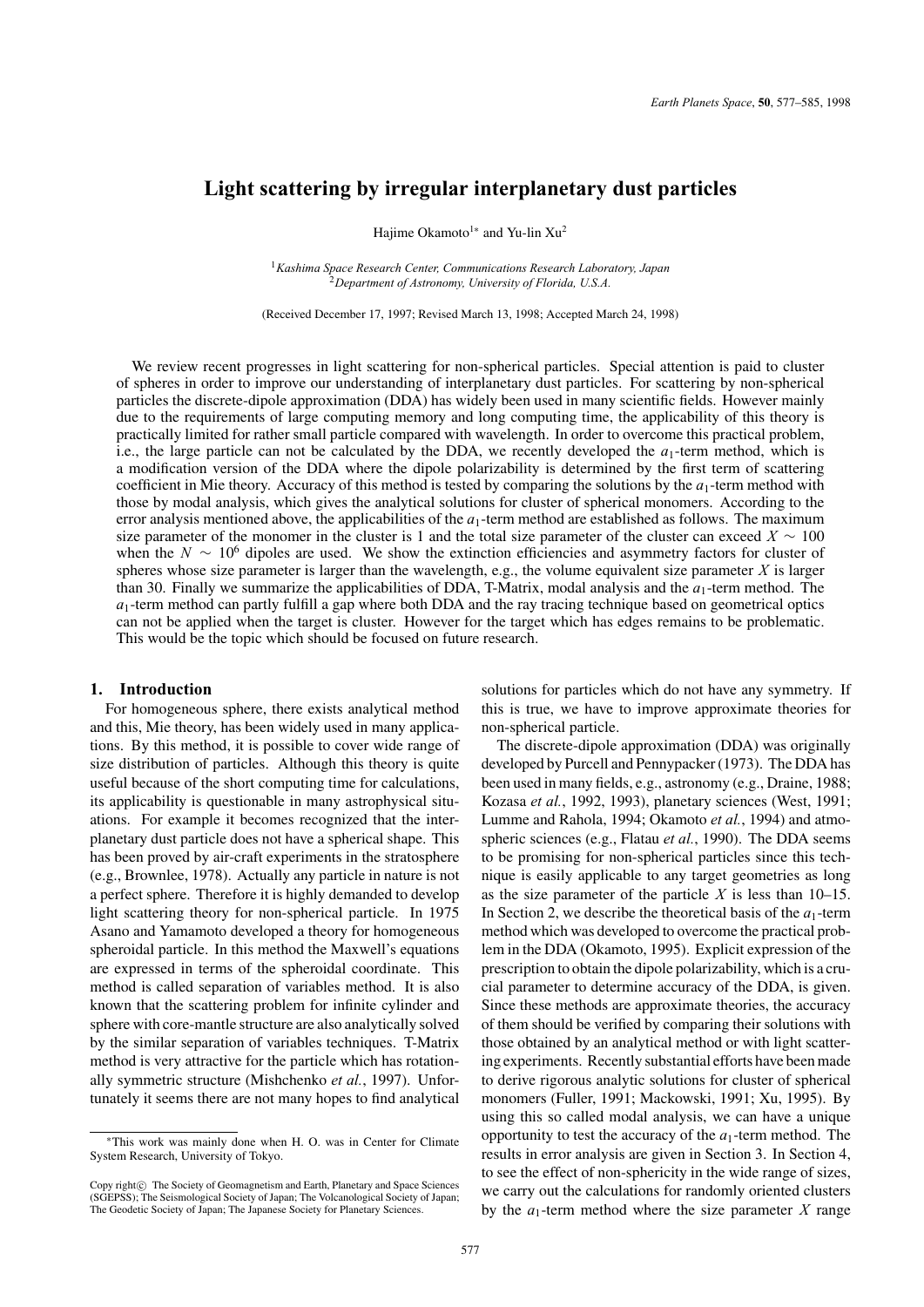from 1 to 35. In Section 5, applicabilities of several scattering theories for three types of non-spherical particles such as cluster, rotationally symmetric particle and particle with edges are summarized. Difficulties in the calculations of the scattering by the solid target with sharp edge are addressed.

#### **2. Method**

# **2.1 Theoretical basis of the** *a***1-term method and other types of DDA**

The discrete-dipole approximation (DDA) is originally developed by Purcell and Pennypacker in 1973 for the study of the interstellar dust grains and is further developed by Draine (1988). In the DDA the target is approximated by *N* sub-volume elements and each element is replaced by a polarizable element. Each polarizable element is characterized by the dipole polarizability  $\alpha$  where each of the *N* dipole elements is exposed to the field of incident wave plus the field generated by the other elements. In the estimation of the latter fields, the retardation effects are fully taken into account. Theoretical basis of this method is given in Draine (1988). The key parameter in the DDA is the prescription of the dipole polarizability which actually determines the accuracy of DDA. Draine (1988) proposed a Clausius-Mossotti plus radiative reaction correction term (CMRR) to determine the dipole polarizability. The aim of introducing the radiative reaction correction term is to avoid a violation of the optical theorem. Liversay and Chen (1974), Goedecke and O'Brien (1988) and Hage and Greenberg (1990) proposed "Digitized Green's Function"method or "Volume Integral Equation Formulation" (hereafter DGF/VIEF). In their derivation of the dipole polarizability, electric field inside sub-volume element is assumed to be uniform. Finally Draine and Goodman (1993) proposed the Lattice Dispersion Relation (LDR) and this prescription turns to be the best one for the cubic subvolume element. They numerically showed that LDR is superior to others such as CMRR and DGF/VIEF when the same number of dipoles is used. Note that in the zero frequency limit, all prescriptions are equal to the Clausius-Mossotti relation. Therefore when the sub-volume elements are taken to be very small compared to the wavelength of interest, the DDAs with different prescriptions generally give the same accuracy.

One of the problem in the DDA calculations is that it is only applicable for the target with the size parameter  $< 10-15$ . It means that the target should be smaller than or comparable to the wavelength of interest. This restriction is mainly from the computing time and memory requirements. In order to overcome the practical problem, we recently introduced the first scattering coefficient  $a_1$ -term in Mie theory for the prescription of the dipole polarizability. Here we explain the theoretical basis of this method. Scattering target is taken to be the cluster of spherical monomers. Then each monomer is replaced by one dipole and the dipole polarizability  $\alpha$  is determined by the  $a_1$ -term (Eq. (1)). This approach is called the  $a_1$ -term method.

$$
a_1 = \frac{m\psi_1(mx_0)\psi'_1(x_0) - \psi_1(x_0)\psi'_1(mx_0)}{m\psi_1(mx_0)\xi'_1(x_0) - \xi_1(x_0)\psi'_1(mx_0)},
$$
 (1)

where  $\psi_1$  and  $\xi_1$  are called the first order of Ricatti-Bessel function and represented in Eqs. (2) and (4), respectively. The size parameter of the monomer  $x_0$  is  $2\pi r_0/\lambda$ , where  $r_0$  is the radius of the spherical monomer,  $\lambda$  is the vacuum wavelength and*m* denotes the refractive index of the material. The explicit forms for  $\psi'_1(x_0)$  and  $\xi'_1(x_0)$  are given in Eqs. (3) and (5) respectively.  $\psi_1(mx_0)$ ,  $\xi_1(mx_0)$ ,  $\psi'_1(mx_0)$  and  $\xi_1'(mx_0)$  can simply be obtained by replacing  $x_0$  with  $mx_0$  in Eqs.  $(2)$ ,  $(3)$ ,  $(4)$ , in the order mentioned since the prime in the Eq. (1) indicates differentiation with respect to the argument in parentheses.

$$
\psi_1(x_0) = \frac{\sin x_0}{x_0} - \cos x_0,\tag{2}
$$

$$
\psi_1'(x_0) = \frac{\cos x_0}{x_0} - \frac{\sin x_0}{x_0^2} + \sin x_0,\tag{3}
$$

$$
\xi_1(x_0) = \frac{\sin x_0}{x_0} - \cos x_0 - i \left( \frac{\cos x_0}{x_0} + \sin x_0 \right), \quad (4)
$$

$$
\xi_1'(x_0) = \frac{\cos x_0}{x_0} - \frac{\sin x_0}{x_0^2} + \sin x_0
$$
  
+  $i \left( \frac{\sin x_0}{x_0} + \frac{\cos x_0}{x_0^2} - \cos x_0 \right),$  (5)

o

$$
C_{\text{ext}} = 4\pi k \operatorname{Im}\{\alpha\},\tag{6}
$$

$$
C_{\text{ext}} = \frac{4\pi}{k^2} \operatorname{Re}\{S_1\},\tag{7}
$$

$$
S_1 = \frac{3}{2}a_1.
$$
 (8)

From the optical theorem, extinction cross section  $C_{ext}$  is expressed by using the dipole polarizability  $\alpha$  in Eq. (6). On the other hand, according to Mie theory, *C*ext is also given by the first element of the amplitude scattering matrix  $S_1$  is in Eq. (7) (see Bohren and Huffman, 1983). The dipole approximation in Mie theory for sphere leads to the expression of  $S_1$  in terms of  $a_1$  in Eq. (8).

From Eqs.  $(6)$ – $(8)$ , the dipole polarizability can be derived (Eq. (9)) which is expected to be the best prescription for the spherical monomer in the cluster since the boundary condition of the sphere is already taken into account. The relationship between the first scattering coefficient *a*1-term and electric dipole polarizability is first found in Doyle (1985).

$$
\alpha = i \frac{3}{2k_0^3} a_1,\tag{9}
$$

where the wave number  $k_0$  is  $2\pi/\lambda$ .

After the dipole polarizability  $\alpha_j$  is obtained, electromagnetic scattering problem can be solved for the cluster of monomers where each monomer  $(j = 1, ..., N)$  is replaced by a single dipole with polarizability  $\alpha_i$  located at position *r*<sub>*j*</sub>. A polarization  $P_i$  is given by  $\alpha_i E_j$  where  $E_j$  can be calculated by the sum of incident field at  $r_i$  and the contribution of each of the other *N* − 1 monomers which is represented with  $N-1$  polarizations. Therefore the scattering problem is converted to the one for finding the *N* polarizations which satisfy 3*N* linear equations according to the usual DDA procedure. Once  $P_j$  is found, the extinction cross section can easily be estimated (see Draine, 1988).

$$
C_{\text{ext}} = \frac{4\pi}{|E_0|^2} \sum_{j=1}^{N} \text{Im}(E_{\text{inc},j}^* \cdot P_j). \tag{10}
$$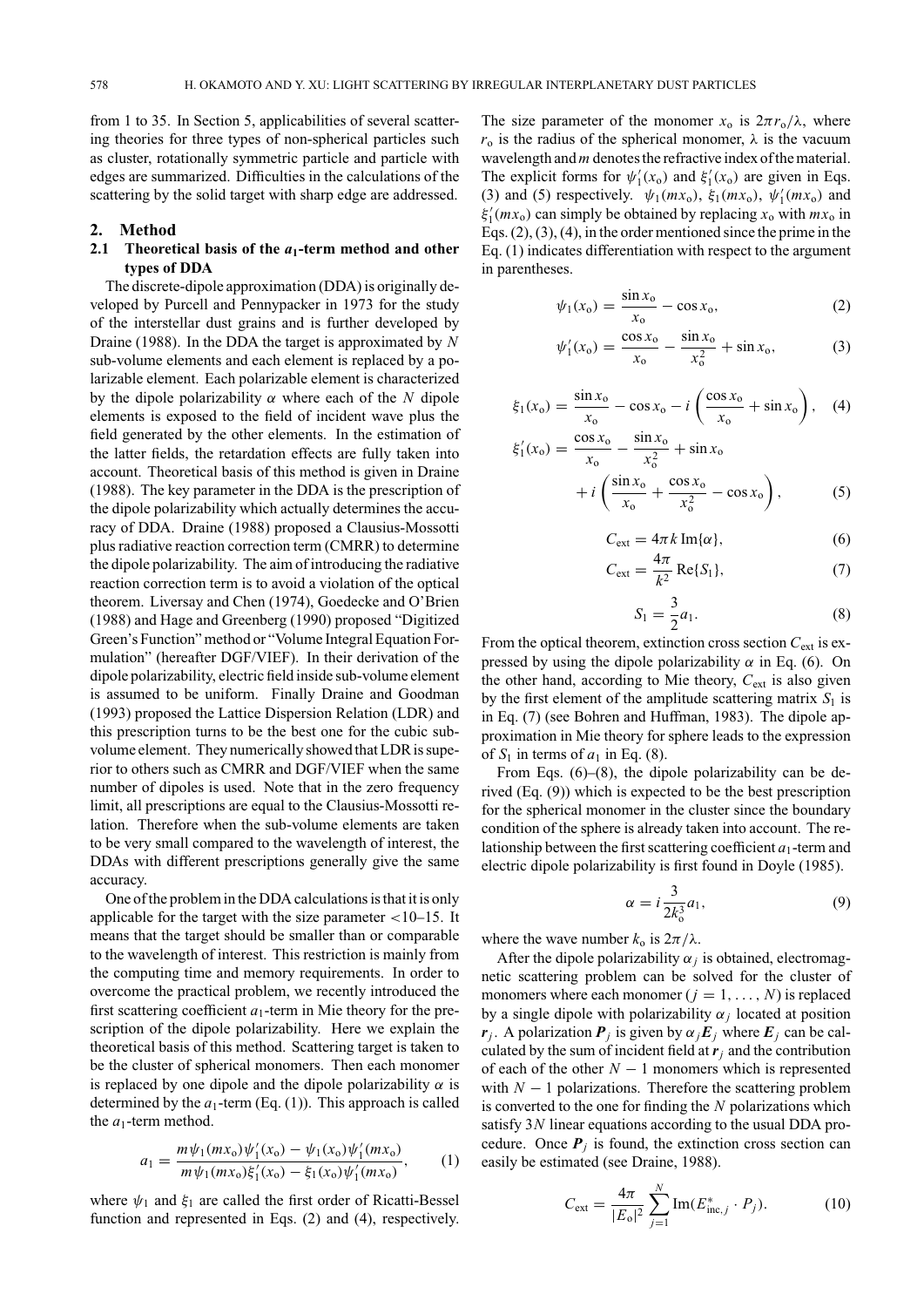It is noted in the  $a_1$ -term method the target should be the cluster composed of spherical monomers.

Dungey and Bohren (1991) used this Doyle's expression as the dipole polarizability in the DDA expressed in Eqs. (1) and (9) but with different definition of complex refractive index. It might be instructive to explain the differences between our approach and theirs. In their approach, scattering target, such as spheroid or hexagonal column, is divided into many sub-volume elements which are spherical dipolar unit and spaced on a cubic lattice. For a given volume of the target, the volume equivalent radius of the target  $r_{\text{eff}}$  is defined by Eq. (11). The radius of the spherical dipolar unit  $r_d$  is defined by Eq. (12) and the lattice spacing corresponding to the size of the cubic cell, *d* is defined by Eq. (13).

$$
r_{\text{eff}} = \left(\frac{3V}{4\pi}\right)^{1/3},\tag{11}
$$

$$
r_{\rm d} = \left(\frac{1}{N}\right)^{1/3} r_{\rm eff},\tag{12}
$$

$$
d = 2r_{d}.\tag{13}
$$

To obtain the dipole polarizability for this cubic cell, at first the spherical dipolar sub unit is embedded in the cubic cell. Thus the volume fraction of the dipolar unit *f* is  $\pi/6$  which can be estimated by Eqs. (11)–(13). Then Maxwell-Garnett effective medium theory (Eq. (14)) is applied to estimate the average complex refractive index for this cubic cell (e.g., Bohren and Huffman, 1983),

$$
\epsilon_{\text{av}} = \epsilon_{\text{m}} \left[ 1 + \frac{3 f\left(\frac{\epsilon - \epsilon_{\text{m}}}{\epsilon + 2\epsilon_{\text{m}}}\right)}{1 - f\left(\frac{\epsilon - \epsilon_{\text{m}}}{\epsilon + 2\epsilon_{\text{m}}}\right)} \right],\tag{14}
$$

where  $\epsilon$  is the dielectric function of the material and is equal to  $m^2$ .  $\epsilon_m$  is that for the surrounded media, i.e., 1 for vacuum.  $\epsilon_{av}$  denotes the average dielectric function. Finally average refractive index  $m_{\text{av}}$ , is calculated from  $m_{\text{av}} = \epsilon_{\text{av}}^{1/2}$ and then inserted into Eq. (1) instead of *m* to derive a dipole polarizability of a cubic volume element. Contrary to the approach of Dungey and Bohren, there is no need to use effective medium theory in our approach. We would like to distinguish between the two.

#### **2.2 Modal analysis**

Recently there has been substantial progresses to derive rigorous analytical expressions for the cross sections as well as the all elements of scattering matrix by aggregates of an arbitrary number of arbitrarily configurated spheres (Fuller, 1991; Mackowski, 1991; Xu, 1995). These spherical monomers should be isotropic and homogeneous but can have different sizes and chemical compositions. In this approach, the Mie theory is generalized, that is, the incident field, scattered field and the internal field at the center of an individual sphere in the cluster are expanded in terms of infinite-series of the spherical vector wave functions. Boundary conditions for each sphere is incorporated. This leads to a set of coupled linear equations with the unknown interactive coefficients. To seek the solutions, translational addition theorem for spherical vector wave functions and asymptotic iteration technique are developed. We call this method modal analysis in this paper. In this approach, multipole interactions between spheres in the cluster are fully taken into account. Note for the case of  $N = 1$ , all the formulations

derived by modal analysis are in complete agreement with the Mie theory (Xu, 1995). Since this method provides quite accurate solutions for the cluster of monomers, this can give us a unique opportunity to test the accuracy of the  $a_1$ -term method.

## **3. Results for Error Analysis: The** *a***1-Term Method versus Modal Analysis for the Cluster of Spheres**

In this section the accuracy of the  $a_1$ -term method is numerically tested. To calculate the extinction by non-spherical particles, we introduce different definition of extinction efficiency from the usual one. Efficiency factor  $Q_{ext}$  is usually defined as

$$
Q_{\text{ext}} = \frac{C_{\text{ext}}}{G}.
$$
 (15)

*G* denotes geometrical cross section of the target particle. In following discussions, volume equivalent extinction efficiency  $Q_{\text{ext}}$  is introduced in order to allow the comparison between extinction for non-spherical particle and spherical one for the same volume.

$$
Q_{\text{ext},v} = \frac{C_{\text{ext}}}{\pi r_{\text{eff}}^2},\tag{16}
$$

where  $r_{\text{eff}}$  is the volume equivalent effective radius and is defined in Eq. (11).

In Fig. 1(a) we use the modal analysis to calculate  $Q_{ext,v}$ for cluster of spherical monomers. The complex refractive index used in this paper is  $m = 1.33 + 0.01i$ . The shape of the cluster is taken to be a linear-chain, e.g., each monomer is located on a straight line. The incident electromagnetic field is taken to be parallel to the longest axis, i.e. the longest axis of the target. And the size of the monomer  $X_0$  ranges from 0.2 to 2.0. The corresponding volume equivalent size parameter of the cluster  $X$  is calculated from  $X_0$ . We considered four different clusters, i.e., the number of monomers  $N = 2, 5$ , 10 and 20. It is found that extinction by the cluster is smaller than that by sphere for this target geometry. As the number of monomers increases,  $Q_{\text{ext},v}$  is decreased for the same target volume. The differences between  $Q_{ext,v}$  for sphere and that for the clusters are sometimes several factors. This is due to electromagnetic interactions between monomers. By using these results as reference solutions, we performed similar calculations for the same target but by the  $a_1$ -term method described above. Then fractional error in  $Q_{\text{ext},v}$  defined in Eq.  $(17)$  is shown in Fig. 1(b).

$$
Relative Error \equiv \frac{Q_{\text{ext},v}(a_1 \text{-term}) - Q_{\text{ext},v}(\text{modal})}{Q_{\text{ext},v}(\text{modal})}
$$

$$
\times 100[\%]. \tag{17}
$$

The errors do not change for different number of dipoles when the errors at the same  $X_0$  are considered. As long as  $X_0$  < 1, the error is less than 10%, e.g., the errors are 4% for  $X_0 = 0.6$ , 6% for  $X_0 = 0.8$  and 8% for  $X_0 = 1$ . The  $a_1$ -term method always underestimates the efficiencies because in this method the higher order of multipole moments than electric dipole one, such as magnetic dipole and electric quadrupole one, is not taken into account.

In Fig. 2(a), the propagation direction of the incident electromagnetic field is taken to be perpendicular to the longest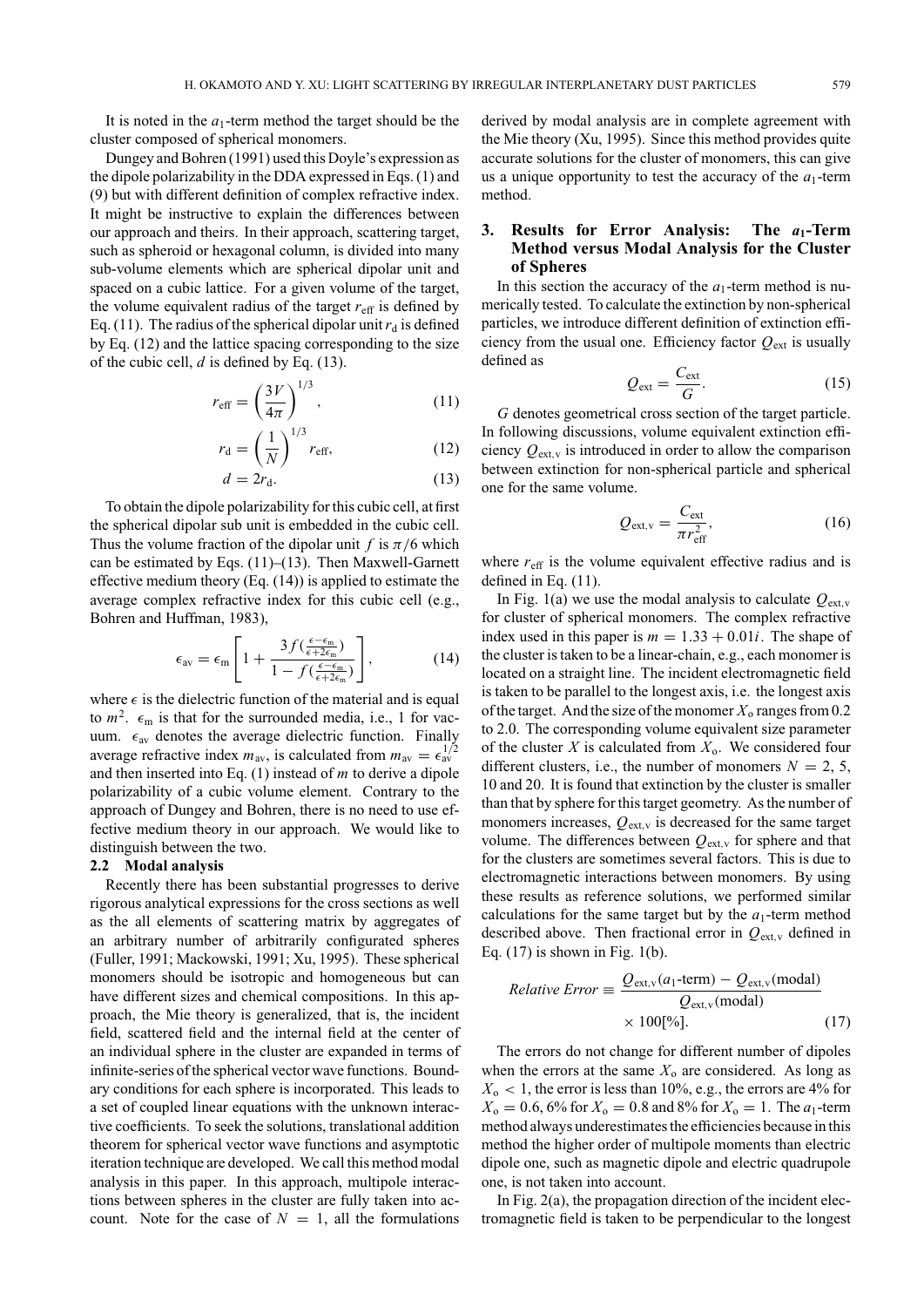

Fig. 1. (a) Volume equivalent extinction efficiency  $Q_{\text{ext},v}$  of cluster of monomers calculated by the modal analysis. Horizontal axis denotes the size parameter of the cluster. The refractive index *m* is 1.33+0.01*i*. *N* denotes the number of monomers in the cluster. The *a1*, *k*, and *e* represent the longest axis of the cluster, the propagation direction of the incident wave and the direction of the electric field, respectively. (b) The relative errors in computed values of  $Q_{\text{ext},v}$  by the  $a_1$ -term method. The results are shown as a function of size parameter of the monomer  $X_0$ .

axis of the target as in Fig. 1(a) but electric field is also perpendicular to the longest axis of the target. Again,  $Q_{\text{ext}}$ <sub>v</sub> for cluster is smaller than that for sphere and this effect is more pronounced for larger *N* (in Fig. 2(b)). As long as  $X_0$  < 1, the errors is less than 10%, e.g., the errors are 4% for  $X_0 = 0.6$ , 6% for  $X_0 = 0.8$  and 10% for  $X_0 = 1$ . When

the propagation direction of the incident wave is taken to be parallel,  $Q_{\text{ext},v}$  for cluster is larger than that for sphere for large size parameter (in Fig. 3(a)). For small *X*,  $Q_{ext,v}$  is smaller than that of sphere as in the previous cases. For this geometry, the error for the *a*1-term method is larger compared to those for the previous cases (in Fig. 3(b)). The

 $a1$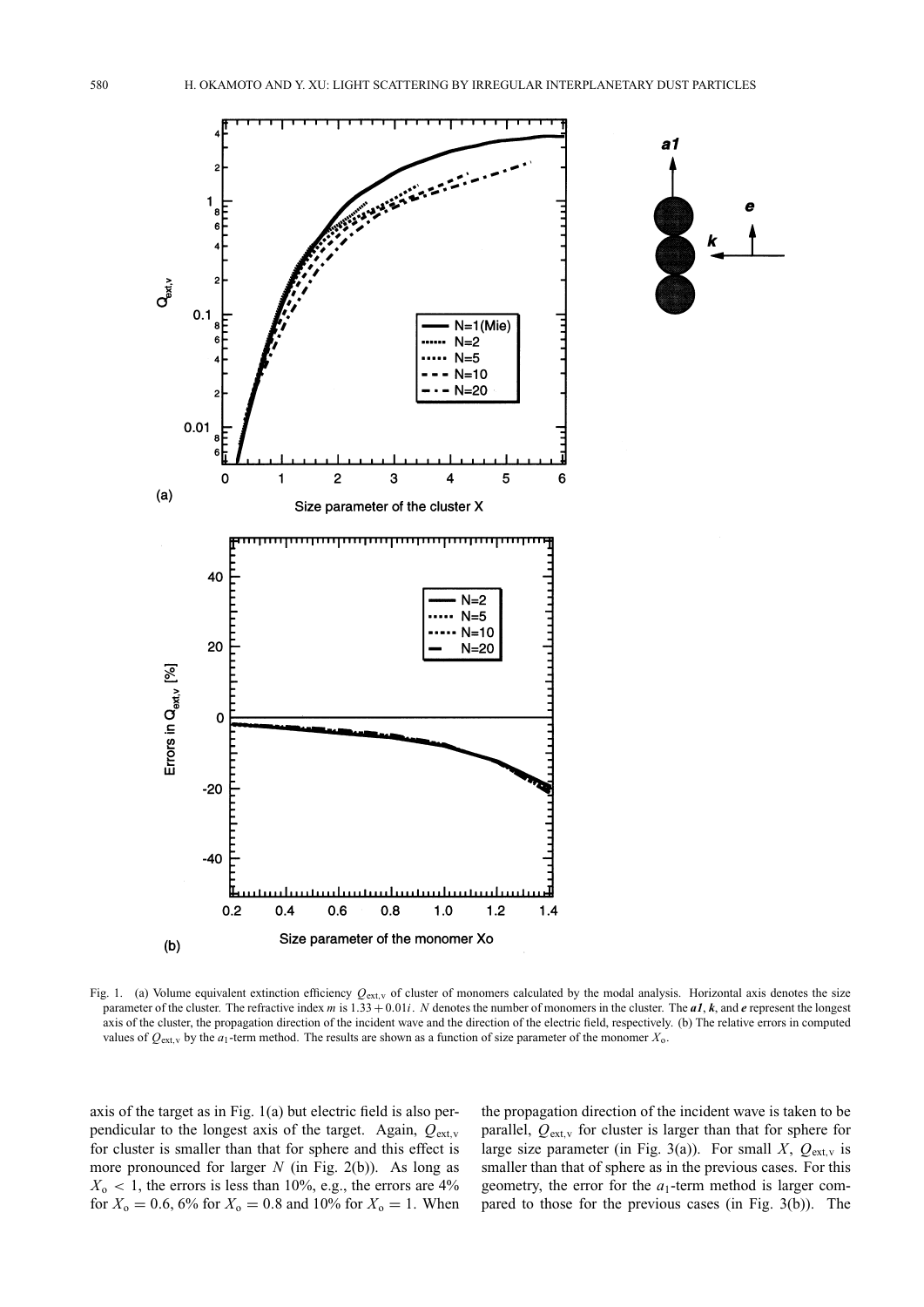

Fig. 2. (a), (b) The same as Fig. 1. (a) except for the direction of the electric field *e* being perpendicular to the *a1* axis.

contribution of multipole interactions for this case is more important than for other geometries. The error for  $N = 20$ with  $X_0 = 0.6$ , that with  $X_0 = 0.8$  and that with  $X_0 = 1.0$ are 10%, 20% and 35%, respectively. As *N* increases, the error slightly increases. However, the difference between the error for  $N = 20$  and that for  $N = 10$  is much smaller than those between  $N = 2$  and  $N = 5$ . That is, the error for *N* is converging. Therefore we expect the error for  $N > 20$  is not significantly different from that for  $N = 20$ . In conclusion, this method allows treatment of a relatively large sub volume element which is replaced by a dipole, i.e.,  $X_0$  ∼ 1.0. Consequently, when we use  $N \sim 10^6$  dipoles, the DDA calculations based on the *a*1-term method are feasible for the cluster with the size parameter  $X \sim 100$ . Therefore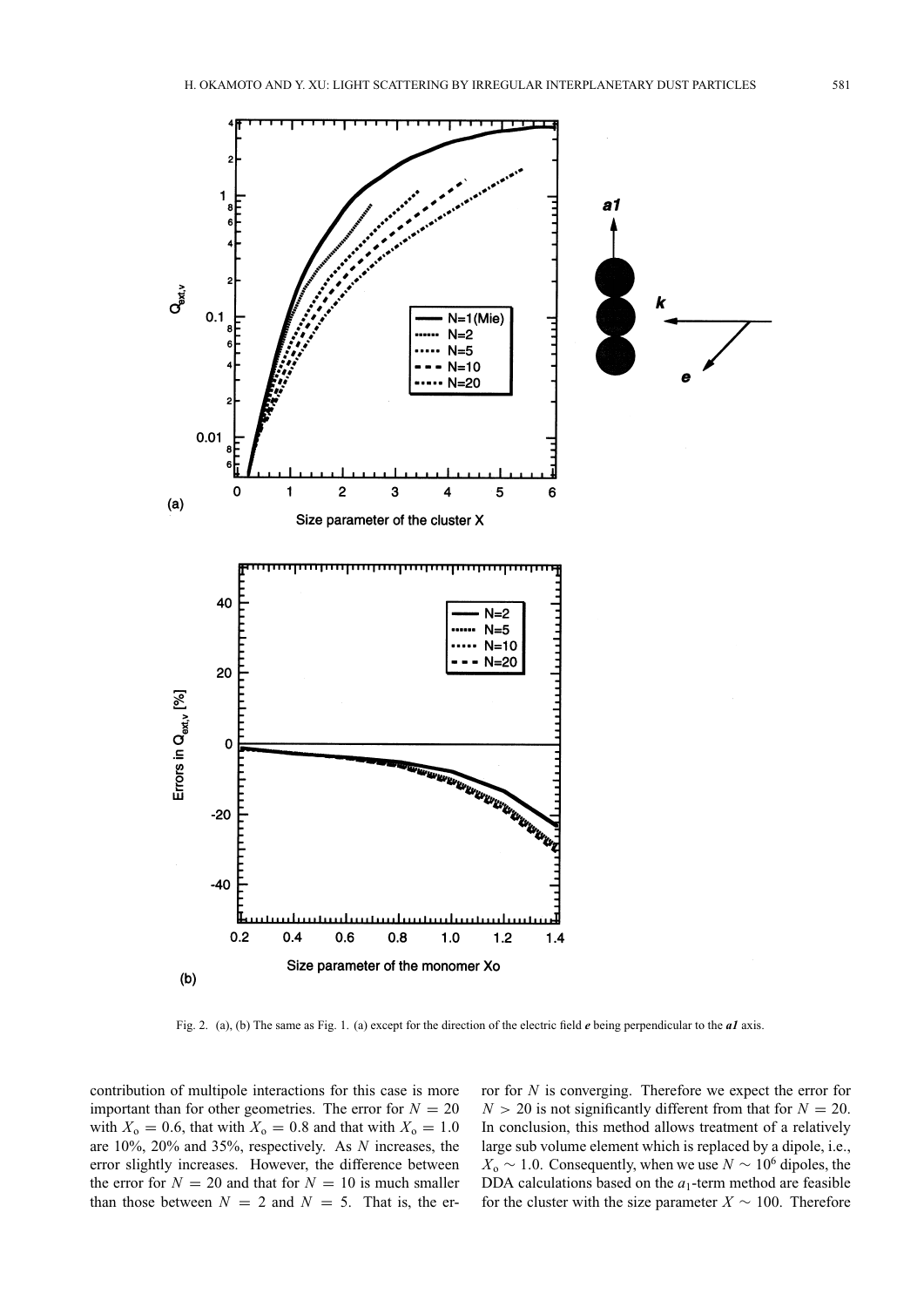

Fig. 3. (a), (b) The same as Fig. 1. (a) but for the propagation direction of the incident wave *k* being parallel to the longest axis *a1* of the target.

by this method the particles with *X* between 10 and 100 can become tractable while the former types of DDA can not be applied. And the great reduction of the computing memory and time can also be achieved. It should be noted that other prescription, e.g., the lattice dispersion relation (LDR) can not be applied to achieve the same accuracies. The LDR leads to the error of  $+100\%$  when  $N = 2$  model with its monomer size parameter  $X_0 = 1$  is considered as a target (Okamoto, 1995).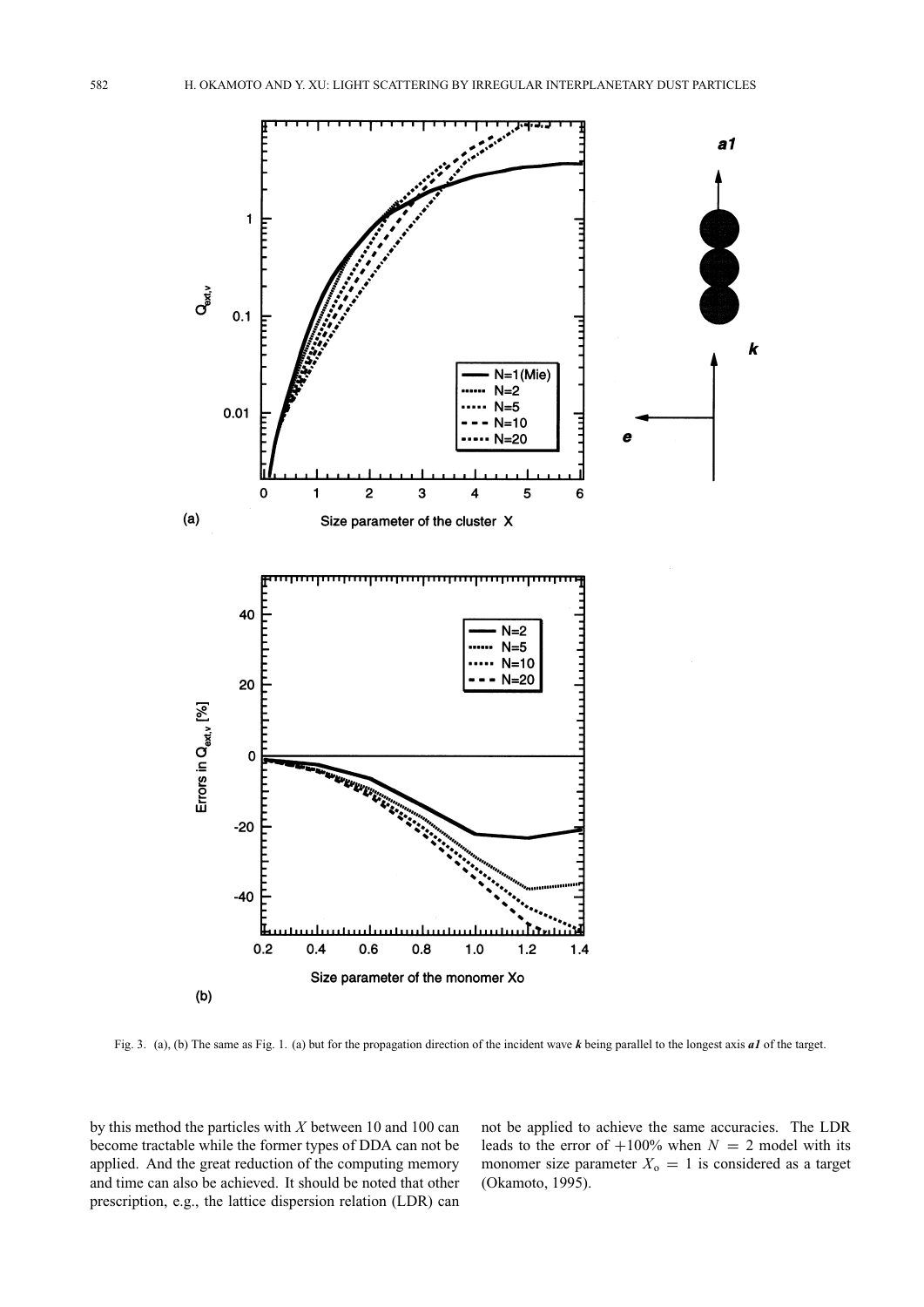

Fig. 4. "Densely packed" rectangular shaped cluster composed of monomers used in the calculations in Figs. 5 and 6. The *a1* denotes the longest direction of the target.

| $\boldsymbol{N}$ | n(a) | n(a2)          | n(a3)        | $X_{\alpha}$ | $\boldsymbol{X}$ |
|------------------|------|----------------|--------------|--------------|------------------|
| 2                | 2    | 1              | $\mathbf{1}$ | 0.9          | 1.2              |
| 16               | 4    | 2              | 2            | 0.9          | 2.3              |
| 54               | 6    | 3              | 3            | 0.9          | 3.5              |
| 128              | 8    | $\overline{4}$ | 4            | 0.9          | 4.6              |
| 250              | 10   | 5              | 5            | 0.9          | 5.8              |
| 432              | 12   | 6              | 6            | 0.9          | 6.9              |
| 2000             | 20   | 10             | 10           | 0.9          | 11.5             |
| 6750             | 30   | 15             | 15           | 0.9          | 17.3             |
| 16000            | 40   | 20             | 20           | 0.9          | 23.0             |
| 54000            | 60   | 30             | 30           | 0.9          | 34.5             |

Table 1. The target parameters for the calculations. *N* denotes the number of monomers in the cluster and  $n(aI)$  denotes the number of monomers along the longest axis *a1* of the cluster.

## **4. Extinction Properties of Cluster of Monomers**

On the basis of the above findings, we have carried out calculations for randomly oriented clusters by the  $a_1$ -term method whose size parameter *X* ranges from 1 to 35. As far as we know, this is the first time to show extinction of non-spherical particles whose size parameter exceeds 30 by DDA approach. The shape of target considered here is rectangular solids composed of monomers as sketched in Fig. 4. Geometries of the targets such as total number *N* in the cluster, the number of monomers located on three orthogonal axes and the size parameter *X* used in these calculations are summarized in Table 1. For all calculations we set  $X_0$  to be about 0.9 which corresponds to radius of the monomer of 0.8  $\mu$ m at visible wavelength. The complex refractive index *m* is taken to be  $1.48 + 2.6 \times 10^{-5}$ , which is silicate's at this wavelength. This value is chosen to mimic the scattering properties of interplanetary dust particles. In Fig. 5,  $Q_{\text{ext,v}}$ by these cluster is shown and compared to that for sphere. The position of extinction maximum for the cluster is around  $X = 6$  and is relatively larger than that of sphere, i.e., the maximum is occurred at  $X = 5$ . And the maximum value in  $Q_{\text{ext},v}$  by the cluster is larger than that for sphere. For  $X < 3$ ,



Fig. 5. *Q*ext,<sup>v</sup> of the randomly oriented cluster of monomers computed by the  $a_1$ -term method as a function of *X*. For the comparison,  $Q_{\text{ext}}$  of the sphere is also shown. The target parameters are summarized in Table 1. The complex refractive index *m* is taken to be that of silicate at the visible wavelength to investigate the extinction by interplanetary dust particles, i.e.,  $m = 1.48 + 2.6 \times 10^{-5}$ .

 $Q_{\text{ext}}$ <sub>v</sub> by the cluster is larger than that by sphere for the same *X*. For  $3 < X < 4$ , the cluster gives smaller  $Q_{ext,v}$  compared with sphere. For the target with large *X*, i.e.  $X > 15$ ,  $Q_{\text{ext,v}}$ by the cluster is generally larger than that by sphere for the same volume. This can be explained as follows. In the geometrical optics, i.e., the size of the target is much larger than wavelength, extinction efficiency *Q*ext appears to approach the limiting value 2. That is  $C_{\text{ext}}/G$  is 2 in this limit, where *G* is geometrical cross section. For sphere *G* is the same as  $\pi r_{\text{eff}}^2$  where  $r_{\text{eff}}$  is already defined in Eq. (10). Therefore  $Q_{\text{ext}}$ is equal to  $Q_{\text{ext},v}$  when the target is sphere. However  $G$  of cluster is not equal to  $\pi r_{\text{eff}}^2$ . Although there is no easy way to estimate the geometrical cross section of particles which has non-convex structure such as cluster of monomers, we can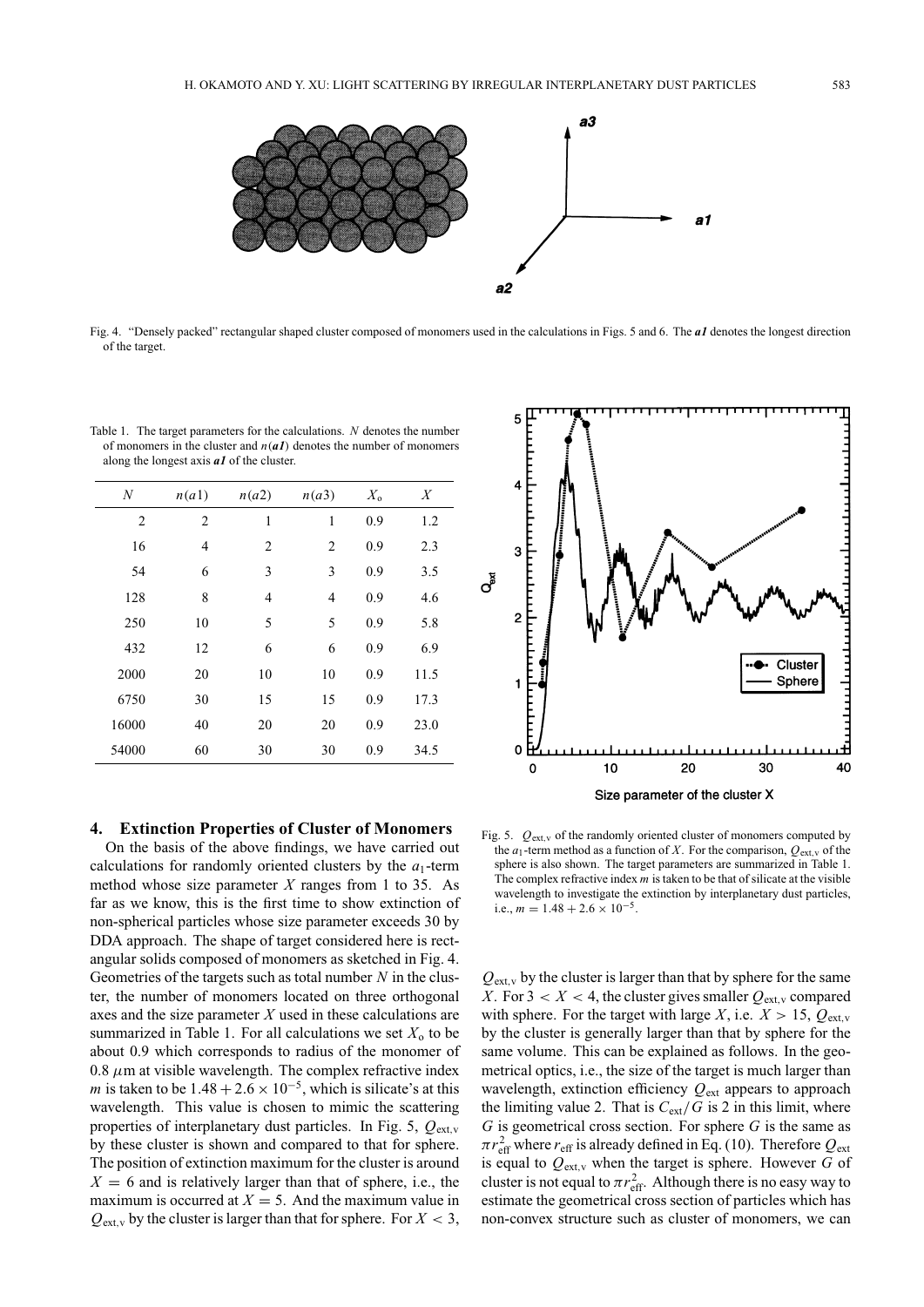

Fig. 6. The asymmetry factor *g* for the same targets as in Fig. 5.

|        | Table 2. (A) The applicabilities of several methods when the cluster of  |
|--------|--------------------------------------------------------------------------|
|        | monomers is considered as a scattering target. For the DDA-LDR, the      |
|        | maximum size parameter of the monomer $X_0$ is estimated for the model   |
|        | where each monomer is replaced by a single dipole. When the monomer is   |
|        | replaced by many dipoles, DDA-LDR can treat large monomer compared       |
|        | with wavelength but on the other hand, it is not possible to treat large |
|        | number of monomers $N$ . (B) The same as in A but for rotationally       |
|        | symmetric particles. (C) The same as in A but for the particle which has |
| edges. |                                                                          |
|        |                                                                          |

|  | (A) Cluster |
|--|-------------|
|--|-------------|

| Method                                                    | N               | $\boldsymbol{X}$                | $X_{\alpha}$                  |
|-----------------------------------------------------------|-----------------|---------------------------------|-------------------------------|
| DDA-LDR                                                   | 10 <sup>6</sup> |                                 | $0 < X < 15$ $0 < X_0 < 0.15$ |
| The $a_1$ -term method $10^6$ $0 < X < 100$ $0 < X_0 < 1$ |                 |                                 |                               |
| Modal analysis                                            |                 | 100 $0 < X < 50$ $0 < X_0 < 50$ |                               |

| (B) Rotationally symmetric particle |  |
|-------------------------------------|--|
|                                     |  |

| Method                  |            | $\boldsymbol{X}$ |
|-------------------------|------------|------------------|
| T-Matrix                |            | 0 < X < 100      |
| Separation of variables |            | 0 < X < 30       |
| Ray tracing             |            | 100 < X          |
| (C) Particle with edge  |            |                  |
| Method                  | X          |                  |
| DDA-LDR                 | 0 < X < 10 |                  |

expect that the average cross section of the "densely packed" cluster considered here might be similar to that of rectangular solids which can be easily estimated. Van de Hulst (1981) gave a proof that the average geometrical cross section of a convex particle with random orientation is one-fourth its surface area. Therefore  $Q_{\text{ext},v}$  of non-spherical particle, by its definition, tends to be larger than that of sphere when the size is much larger than wavelength. According to this theorem, *G* for rectangle whose aspect ratio to be 2, i.e., the longest dimension is twice as large as the minimum dimension, is  $1.3 \times \pi r_{\text{eff}}^2$ . In the case considered here,  $Q_{\text{ext},v}$  for cluster can be expected to approach 2.6, which corresponds to  $Q_{\text{ext}} = 2$ , in the geometrical optics limit according to the above estimates of the average cross section of the cluster. Since  $Q_{\text{ext},v}$  for  $X = 35$  is 3.6 in our calculation,  $X = 35$ is still not large enough to allow geometrical optics approximation for the qualitative estimations of cross sections.

In Fig. 6 the asymmetry factor *g* of the cluster is shown. The cluster tends to have larger *g* than sphere does. Since this value plays a crucial role for the dynamics of interplanetary dust particles, e.g., the radiation pressure calculations (e.g., Mukai *et al.*, 1992) or for radiative transfer in the planetary atmosphere, it seems necessary to take into account effects of non-sphericity on such scattering calculations.

### **5. Applicabilities of Scattering Theories**

In this section we summarize the current status of applicabilities of several different scattering theories (Table 2). To see performance of each theory, we introduce three kinds of particle shape, i.e., cluster, rotationally symmetric particle, and solid particle with edges. For cluster calculation, as described in Section 3, the  $a_1$ -term method would be promising when the size parameter of the monomer fulfills condition  $X_0$  < 1. For larger  $X_0$ , modal analysis would be the best because this gives fairly accurate results, though the tractable number of monomer is quite limited, i.e.,  $N \sim 100$ . The DDA can also be used for the cluster where  $X_0 > 1$  (West, 1991; Lumme and Rahola, 1994). Unfortunately, it is not possible to treat the particle with  $X > 15$  by this method because each large monomer in the cluster should be replaced by many dipoles and consequently requirements of memory becomes prohibitively large.

For rotational symmetric particle such as spheroid, Tmatrix method would be the most promising since the results are fairly accurate and it can be applied very large particle, i.e.,  $X \sim 100$  (Mishchenko *et al.*, 1997). For the particle with sharp edge, up to now, it is not possible to derive analytical solutions. When the particle with edges is small or comparable to the wavelength, DDA with LDR can be applied. Unfortunately, it is necessary to use more number of dipoles than that for the particle with the same volume but without any sharp edge to achieve the same accuracy and consequently the tractable size parameter would be smaller than 10 (Okamoto *et al.*, 1995).

It has been numerically shown the computations of scattering matrix elements are more difficult than those of the total cross sections such as extinction efficiencies with equal accuracy for DDA (Okamoto *et al.*, 1995) and for T-matrix method (Wielaard *et al.*, 1997). From these two numerical experiments the accuracy of the  $a_1$ -term method for the scattering elements may be worse than that for total cross sections. The quantitative analysis for it is currently under investigation and will be reported elsewhere.